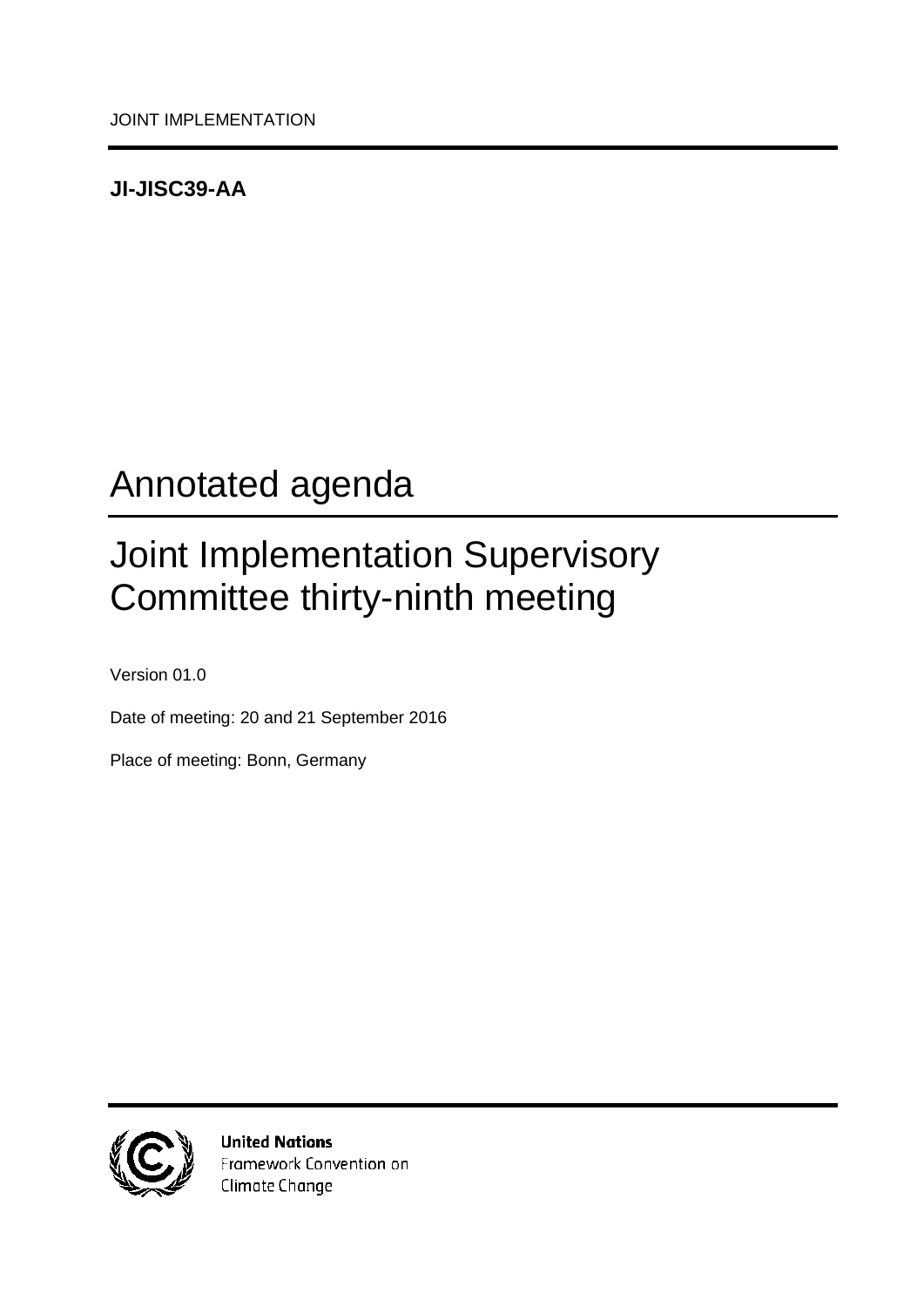### **TABLE OF CONTENTS AND PROPOSED AGENDA Page**

| <b>AGENDA ITEM 1.</b> |                                                             |  |  |
|-----------------------|-------------------------------------------------------------|--|--|
| Agenda item 1.1.      |                                                             |  |  |
| Agenda item 1.2.      |                                                             |  |  |
| <b>AGENDA ITEM 2.</b> |                                                             |  |  |
| Agenda item 2.1.      |                                                             |  |  |
| <b>AGENDA ITEM 3.</b> |                                                             |  |  |
| Agenda item 3.1.      |                                                             |  |  |
| Agenda item 3.2.      |                                                             |  |  |
| Agenda item 3.3.      | Management plan and resources for the work on joint         |  |  |
| <b>AGENDA ITEM 4.</b> |                                                             |  |  |
| Agenda item 4.1.      |                                                             |  |  |
| Agenda item 4.2.      | Relations with stakeholders, and intergovernmental and non- |  |  |
| Agenda item 4.3.      |                                                             |  |  |
| <b>AGENDA ITEM 5.</b> |                                                             |  |  |
|                       |                                                             |  |  |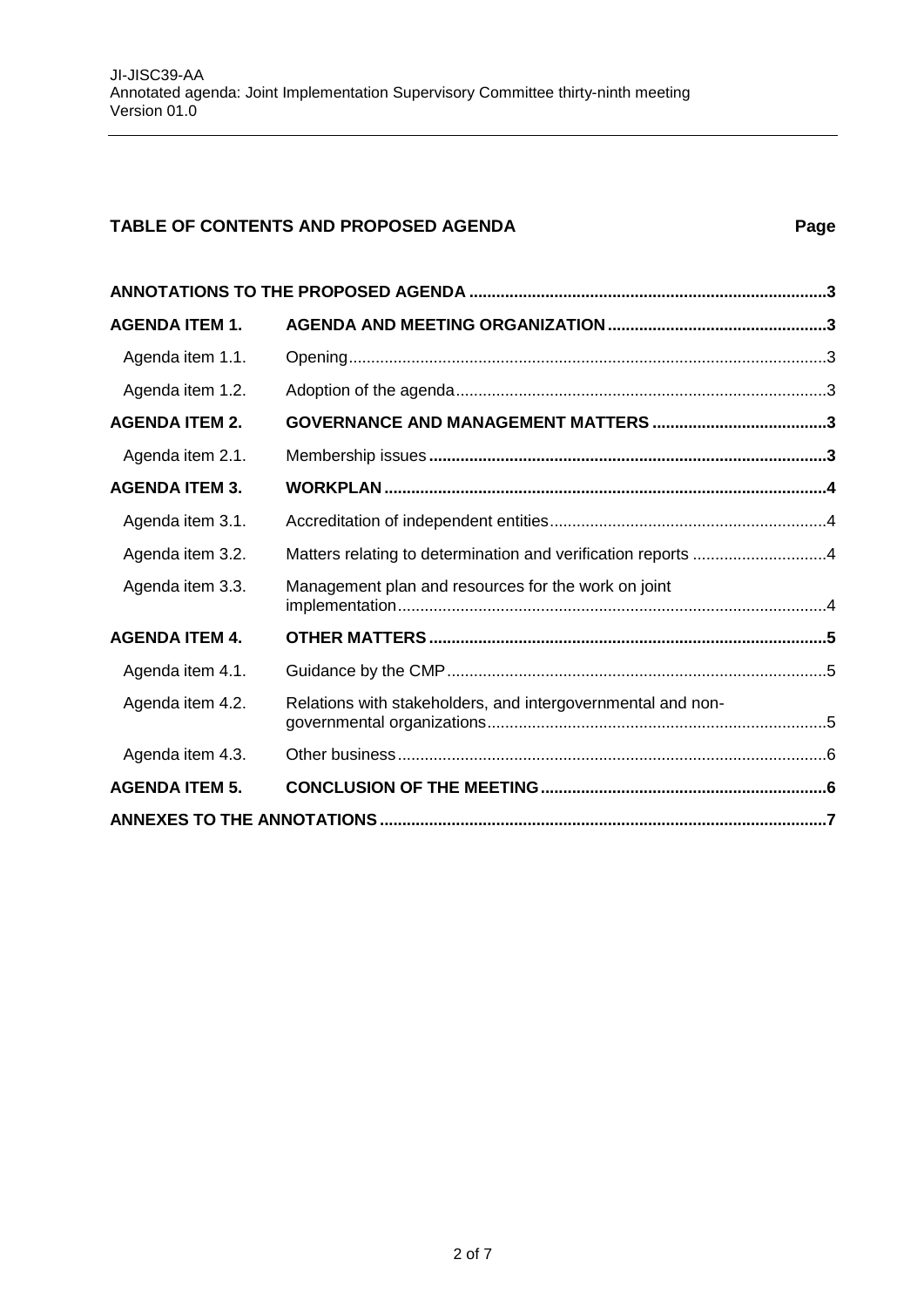## <span id="page-2-0"></span>**Annotations to the proposed agenda**

## <span id="page-2-1"></span>**Agenda item 1. Agenda and meeting organization**

#### <span id="page-2-2"></span>**Agenda item 1.1. Opening**

1. ► *Action*: The Chair of the Joint Implementation Supervisory Committee (JISC) shall ascertain whether: (a) the members present constitute a quorum; and (b) the absence of any member or alternate member is "without proper justification".

*Background:* According to the rules of procedure of the JISC, at least two-thirds of the members of the JISC, representing a majority of members from Parties included in Annex I to the Convention and a majority of members from Parties not included in Annex I, must be present to constitute a quorum.

#### <span id="page-2-3"></span>**Agenda item 1.2. Adoption of the agenda**

2. ► *Action:* The JISC may wish to adopt the proposed agenda of the thirty-ninth meeting.

*Background:* At its previous meeting, the JISC agreed on items to be included on the provisional agenda of its thirty-ninth meeting. The proposed agenda was transmitted to the JISC on 30 August 2016 and thereafter posted on the UNFCCC joint implementation (JI) website in accordance with rule 19 of the "Rules of procedure of the JISC".

### <span id="page-2-4"></span>**Agenda item 2. Governance and management matters**

#### <span id="page-2-5"></span>**Agenda item 2.1. Membership issues**

3. *Action:* Members and alternate members of the JISC may wish to disclose whether they have any conflict of interest relating to the work of the JISC.

*Background*: According to paragraph 10(b) of the JI guidelines, quoted in paragraph 2 of rule 9 of the "Rules of procedure of the JISC", members, including alternate members, of the JISC shall have no pecuniary or financial interest in any aspect of a JI project.

4. *Action*: The JISC may wish to take note of the resignation of Mr. Chebet Maikut, as alternate member, effective 18 May 2016. The seat remains open until a nomination is received.

*Background:* Rule 8 of the "Rules of procedure of the JISC" stipulates that if a member, or an alternate member, of the JISC resigns, or is otherwise unable to complete the assigned term of office, or to perform the functions of that office, the JISC may decide, bearing in mind the proximity of the next session of the Conference of the Parties serving as the meeting of the Parties to the Kyoto Protocol (CMP), to appoint another member, or an alternate member, from the same constituency to replace the said member for the remainder of that member's mandate. In such a case, the JISC shall take into account any views expressed by the group that had nominated the member.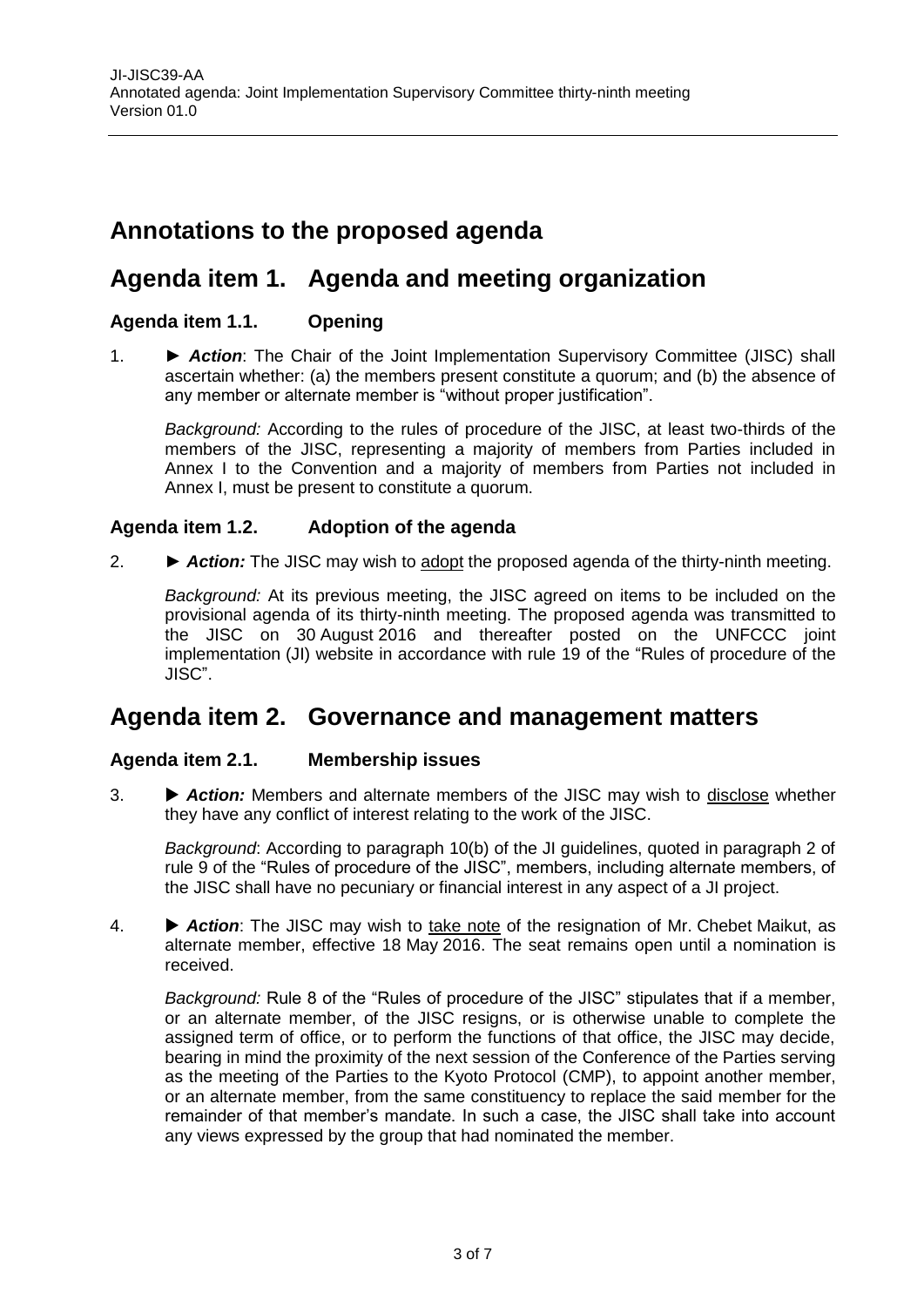## <span id="page-3-0"></span>**Agenda item 3. Workplan**

#### <span id="page-3-1"></span>**Agenda item 3.1. Accreditation of independent entities**

5. **►** *Action***:** The JISC to take note that, as of 2 August 2016, the Clean Development Mechanisms (CDM) has officially taken over all matters related to accredited independent entities under JI.

*Background:* The JISC, at its thirty-seventh meeting, decided to allow designated operational entities (DOEs) accredited under the accreditation rules of the CDM to act voluntarily as accredited independent entities under JI while taking measures to safeguard environmental integrity.

#### <span id="page-3-2"></span>**Agenda item 3.2. Matters relating to determination and verification reports**

6. **►** *Action***:** The JISC may wish to take note of the status of projects submitted through the verification procedure under the JISC (hereinafter referred to as the JI Track 2 procedure) and information provided by Parties in accordance with paragraph 20 of the JI guidelines.

*Background*: Parties shall provide information regarding their designated focal points (DFPs), national guidelines and procedures for approving JI projects under Track 2, including the consideration of stakeholders' comments, as well as monitoring and verification, as required for the submission of determination reports regarding project design documents.

#### <span id="page-3-3"></span>**Agenda item 3.3. Management plan and resources for the work on joint implementation**

7. ► **► Action**: The JISC may wish to take note of the "Joint Implementation Supervisory Committee Workplan for 2016", as contained in annex 1 to these annotations.

*Background*: The JISC, at its thirty-eighth meeting, adopted its workplan for 2016. The document, which is in line with the management plan 2016-2017, takes into account the mandates given by the CMP at its eleventh session, and provides information on the work planned for each meeting of the JISC in 2016.

8. ► **Action:** The JISC may wish to take note of an update on the financial resources of the JI Trust fund.

*Background*: UN financial rules 104.16 and 106.5 require that investment losses pertaining to trust funds and special accounts must be accounted for and reported in accordance with policies established by the Under Secretary-General for Management and the International Public Sector Accounting Standards and that investment losses shall be borne by the fund, trust fund, or special account from which the principal amounts were obtained. Additionally, when closing the final accounts for a financial period, any negative balance on the account for "loss or gain on exchange" shall be debited to other expenses, while any positive balance on the account for "loss or gain on exchange" shall be credited to other/miscellaneous revenue.

9. **• Action:** The JISC may wish to consider the concept note on an "Analysis for additional efficiency measures for the operation of the JISC", as contained in annex 2 to these annotations.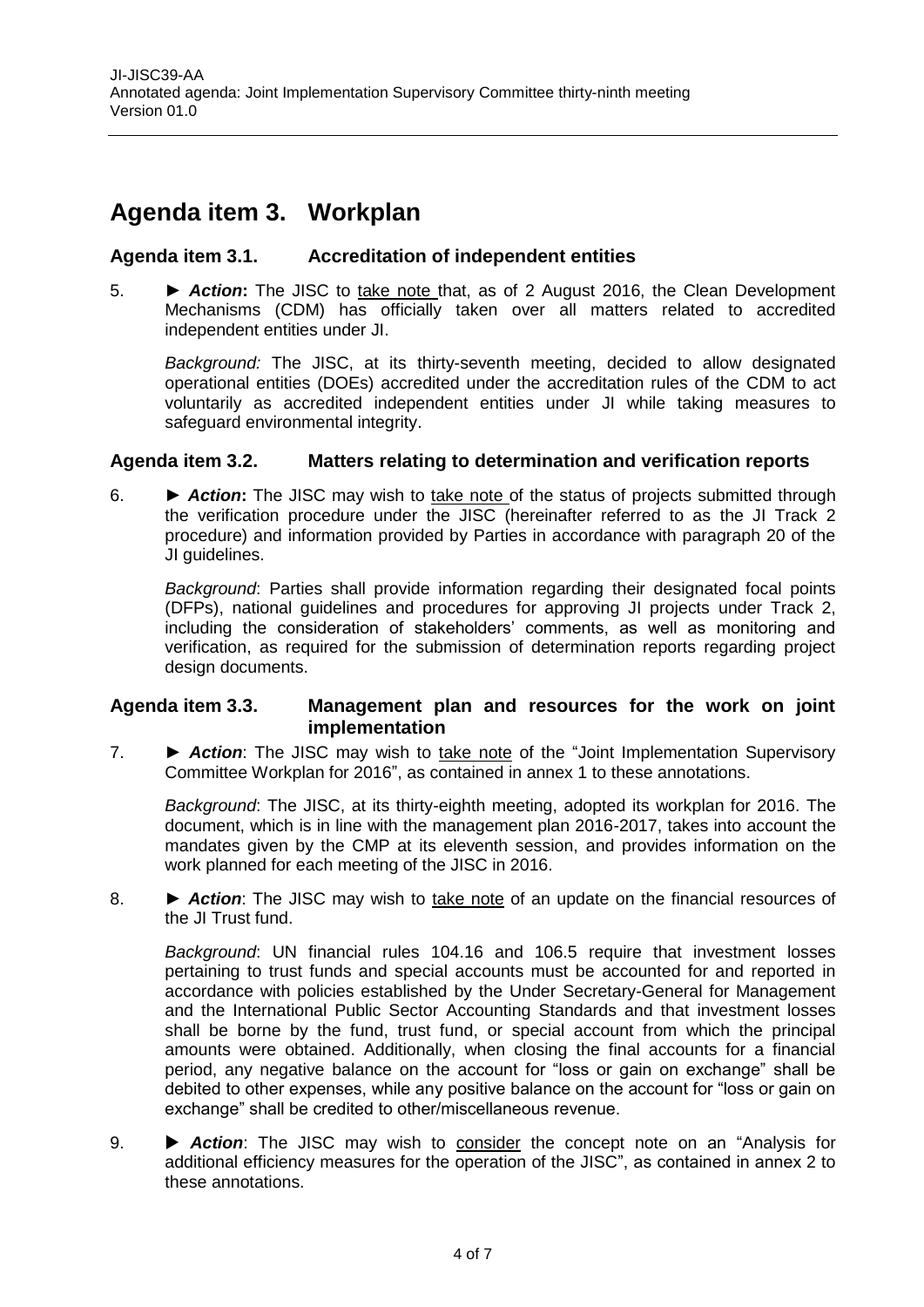*Background:* By its decision 5/CMP.10, the CMP requested the JISC to ensure sufficient infrastructure and capacity for the mechanism's use by Parties until at least the end of the additional period for fulfilling commitments under the second commitment period of the Kyoto Protocol (KP), and to keep the joint implementation (JI) management plan under review, making necessary adjustments to ensure the efficient, cost-effective and transparent functioning of joint implementation. In this context the JISC is being provided with an analysis of various cost-efficient options of operation, including electronic means, in support of the mechanism and possible recommendations to the CMP.

## <span id="page-4-0"></span>**Agenda item 4. Other matters**

#### <span id="page-4-1"></span>**Agenda item 4.1. Guidance by the CMP**

10. *Action***:** The JISC may wish to approve the "Draft annual report of the JISC to the CMP", as contained in annex 3 to these annotations.

*Background:* In accordance with paragraph 3(a) of the JI guidelines, the JISC shall be responsible for reporting on its activities to each session of the CMP. The JISC, at its thirty-eighth meeting, agreed on key messages to be included in its annual report and requested the secretariat to prepare the draft annual report to the CMP at its twelfth session, for consideration by the JISC at its thirty-ninth meeting.

11. • **Action:** The JISC may wish to agree on draft recommendations on "Reflections and analysis on experiences and lessons learned from joint implementation to be submitted to CMP 12", as contained in annex 4 to these annotations.

*Background*: By its decision 7/CMP.11, paragraph 7, the CMP requested the JISC to reflect on synergies between JI and other mitigation mechanisms to ensure the costefficient use of resources, the coherence of mitigation instruments and the avoidance of double counting. Through the same decision, paragraph 8, the CMP also requested the JISC to prepare an analysis of JI experiences and lessons for the possible design of mitigation mechanisms and on links and interactions with other tools. At its thirty-eighth meeting, the JISC requested the secretariat to incorporate its inputs in the next version of the document, together with consideration of submissions from Parties and admitted observers, for consideration by the JISC at its next meeting.

#### <span id="page-4-2"></span>**Agenda item 4.2. Relations with stakeholders, and intergovernmental and non-governmental organizations**

12. **►** *Action***:** The JISC may wish to consider input, if any, from the DOE/AIE Coordination Forum and interact with the Chair of the Forum, as appropriate.

*Background*: The JISC, at its tenth meeting, recognized the DOE/AIE Coordination Forum as a communication channel between the JISC and AIEs and applicant independent entities. In this regard, the JISC also invited written input from the DOE/AIE Coordination Forum to the annotated agenda.

13. **►** *Action***:** The JISC may wish to consider input, if any, received from the Project Developer Forum (PD Forum), and interact with its representative, as appropriate.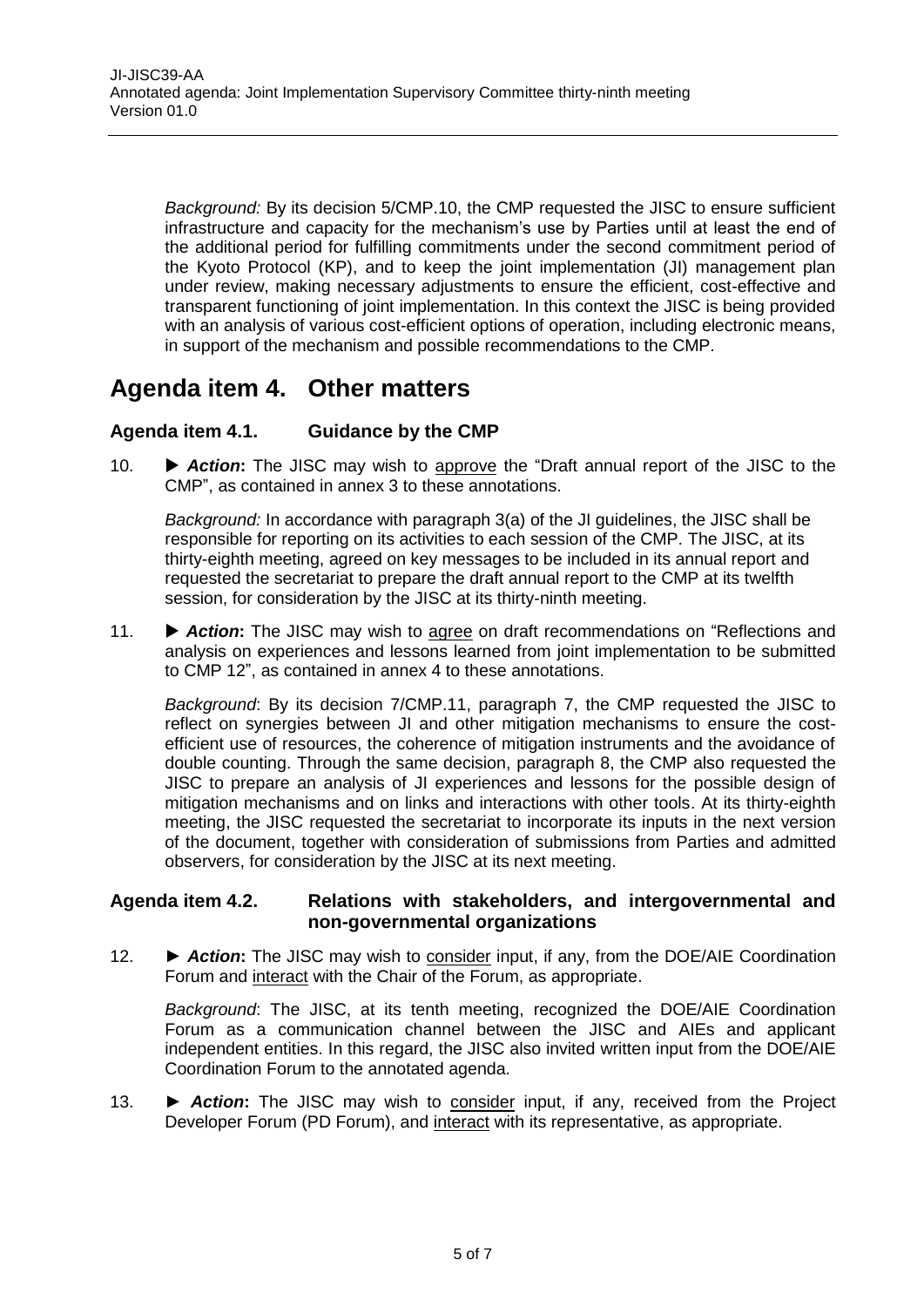*Background*: The JISC, at its nineteenth meeting, recognized the PD Forum as a communication channel between the JISC and project participants. In this regard, the JISC also invited written input from the PD Forum to the annotated agenda.

14. **►** *Action***:** The JISC may wish to interact with registered observers.

*Background*: The CMP, through paragraph 5(d) of decision 10/CMP.1, encouraged the JISC to collaborate with observers to its meetings.

#### <span id="page-5-0"></span>**Agenda item 4.3. Other business**

15. *Action***:** The JISC may wish to take note of the negotiations related to JI that took place during the latest UNFCCC sessions held in Bonn.

*Background:* During the UNFCCC sessions held in May 2016 in Bonn, the forty-fourth session of the Subsidiary Body for Implementation (SBI), took place, which considered items related to JI.

16.  $\blacktriangleright$  **Action:** The JISC may wish to agree on the date of its first meeting for 2017.

*Background*: The JISC is to agree on the date of its first meeting of next year, in part to assist candidates who are being considered for nomination as JISC members and alternate members for the coming year.

17. *► Action***:** The JISC may wish to take note of the oral report on the carbon market and policy developments over the past few months.

*Background*: The JISC receives regular updates on developments and prospects in the carbon market and related governmental policies from the secretariat.

18. • **Action:** The JISC may wish to take note of an update on arrangements for a JISC side event, planned for COP 22.

*Background:* A one and a half hour JISC side-event is scheduled for Tuesday, 8 November, in Marrakech. The JISC will be provided with an update on arrangements that are underway for this event.

## <span id="page-5-1"></span>**Agenda item 5. Conclusion of the meeting**

19. ► *Action***:** The JISC may wish to approve the report of the thirty-ninth meeting.

*Background:* The Chair will summarize the meeting and adopt the report, including references to any decisions taken.